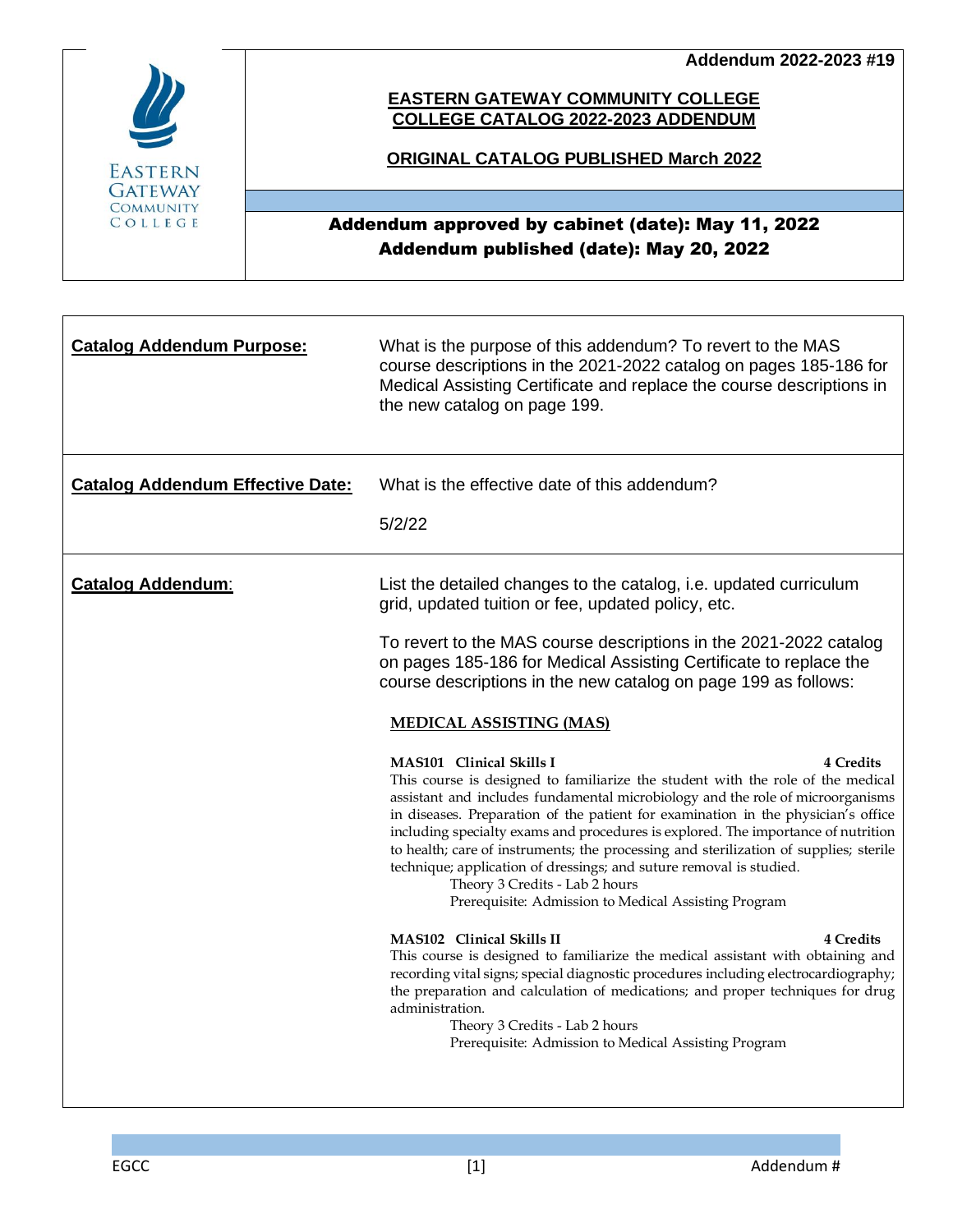#### **MAS103 Medical Assisting Laboratory Skills 2 Credits**

This course is designed to introduce the medical assistant to diagnostic laboratory procedures performed in the physician's office. Principles of laboratory procedures and techniques are cultivated by observation, discussion, study and practice in the laboratory sessions. Emphasis is on collection, proper handling and identification of specimens. Basic hematologic procedures including hematocrit, hemoglobin, sedimentation rate determination and routine urinalysis are included.

Theory 1 Credit - Lab 2 hours

Prerequisites Admission to Medical Assisting Program

#### **MAS104 Medical Assisting Seminar 1 Credit**

This seminar is designed to give the student the opportunity to discuss the practical experiences of MAS105. Students will research community resources and develop a comprehensive community resource guide that will be useful in their careers as medical assistants. Students will also work on resume building, interviewing skills and professional networking.

Seminar 3 hours (Blocked in 8-week session)

Prerequisites: Successful completion of all general, technically related, and technical courses included in the

first two semesters of the MA program; and practicum coordinator approval.

#### **MAS105 Medical Assisting Practicum 2 Credits**

Students are place at clinical sites to complete 160 hours of practicum experience as a medical assistant. Placements are

made by the medical assisting program director. Students are not remunerated for this experience.

Practicum 32 hours (blocked in 8-week session)

Prerequisites: Successful completion of all general, technically related and technical courses included in the

first two semesters of the MA program; a practical proficiency exam and practicum coordinator approval

are required if one year has elapsed since completion of MAS101, MAS102, and MAS103

#### **MAS106 Medical Assisting Exam Prep 1 Credit**

This exam review course will prepare the medical assisting student to sit for a credentialing exam. Students will use many resources as they review exam materials.

> Theory: 1 Credit Co-requisite: MAS105

The above information replaces, supplements, or updates, the corresponding section(s) of the 2022-2023 Catalog on Page(s) [List the page number(s) to which the addendum specifically applies.]

Page 199